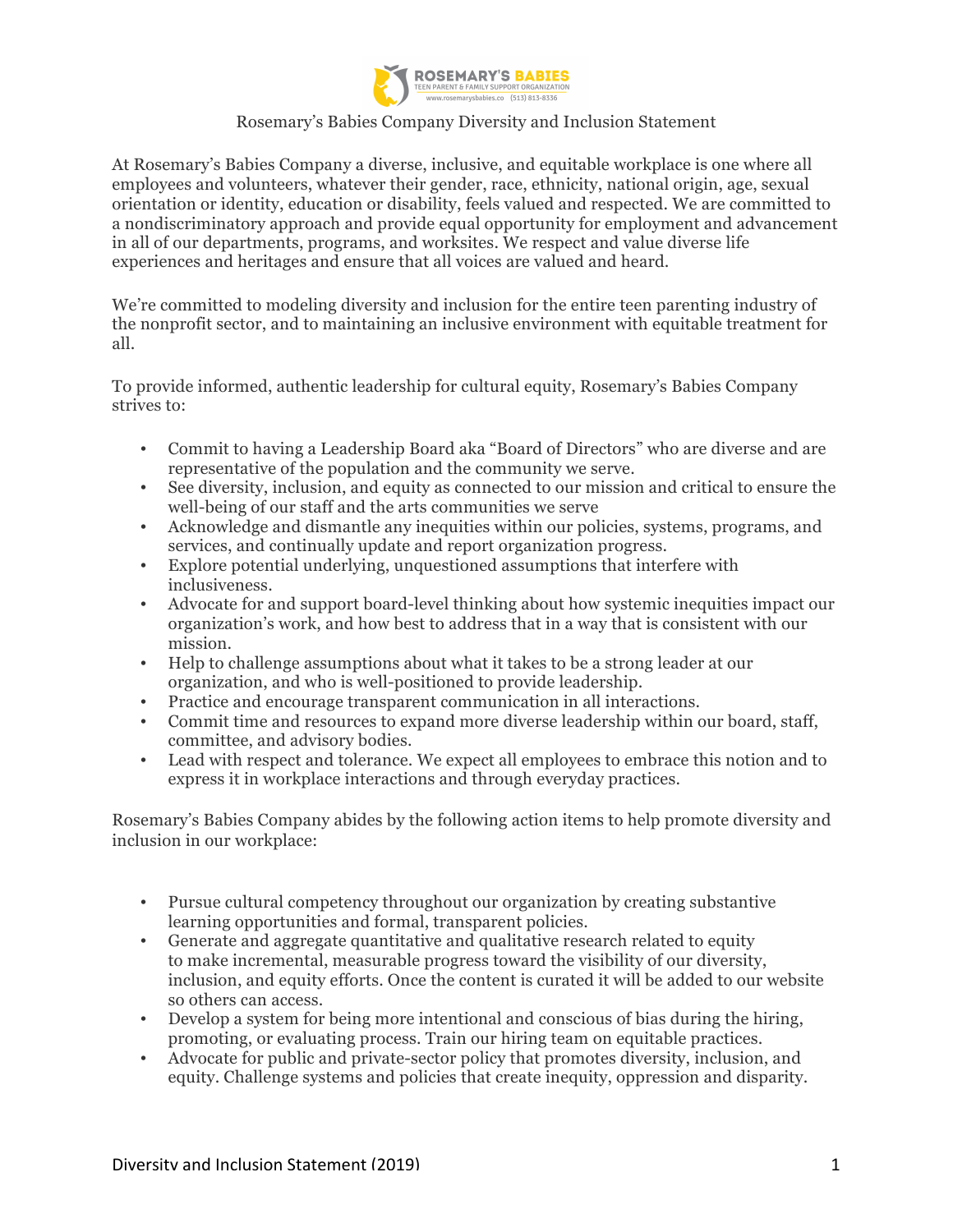

Rosemary's Babies Company abides by the following action items to help promote diversity and inclusion within our Leadership Board aka Board of Leaders:

- Advertise in ethno-specific publications.
- Partner with ethno-cultural organizations to make them aware of available positions and to help identify qualified candidates.
- Target individuals who are active within the community.
- Build links to services that search for or match boards and qualified board members.
- Advertise in major newspapers.
- Send e-communications to potential board members when openings become available.
- Publish board vacancies on a website.
- Mobilize board members to recruit through their networks
- Providing education/training on diversity and cultural competence
- Involving diverse board members in board work and decisions
- Ensuring the board reflects the community served
- Providing mentors
- Encouraging and supporting leadership opportunities for board members of color
- Getting the leadership (board chair and chief executive) to commit and demonstrate commitment to diversity and inclusion

**If employees, volunteers, staff and/or a community organization has input or questions related to this policy please contact:**

**CEO: Rosemary Oglesby-Henry | rosemary@rosemarysbabies.co**

**Board Chair: Steve Wesselkamper | Leadershipboard@rosemarysbabies.co**